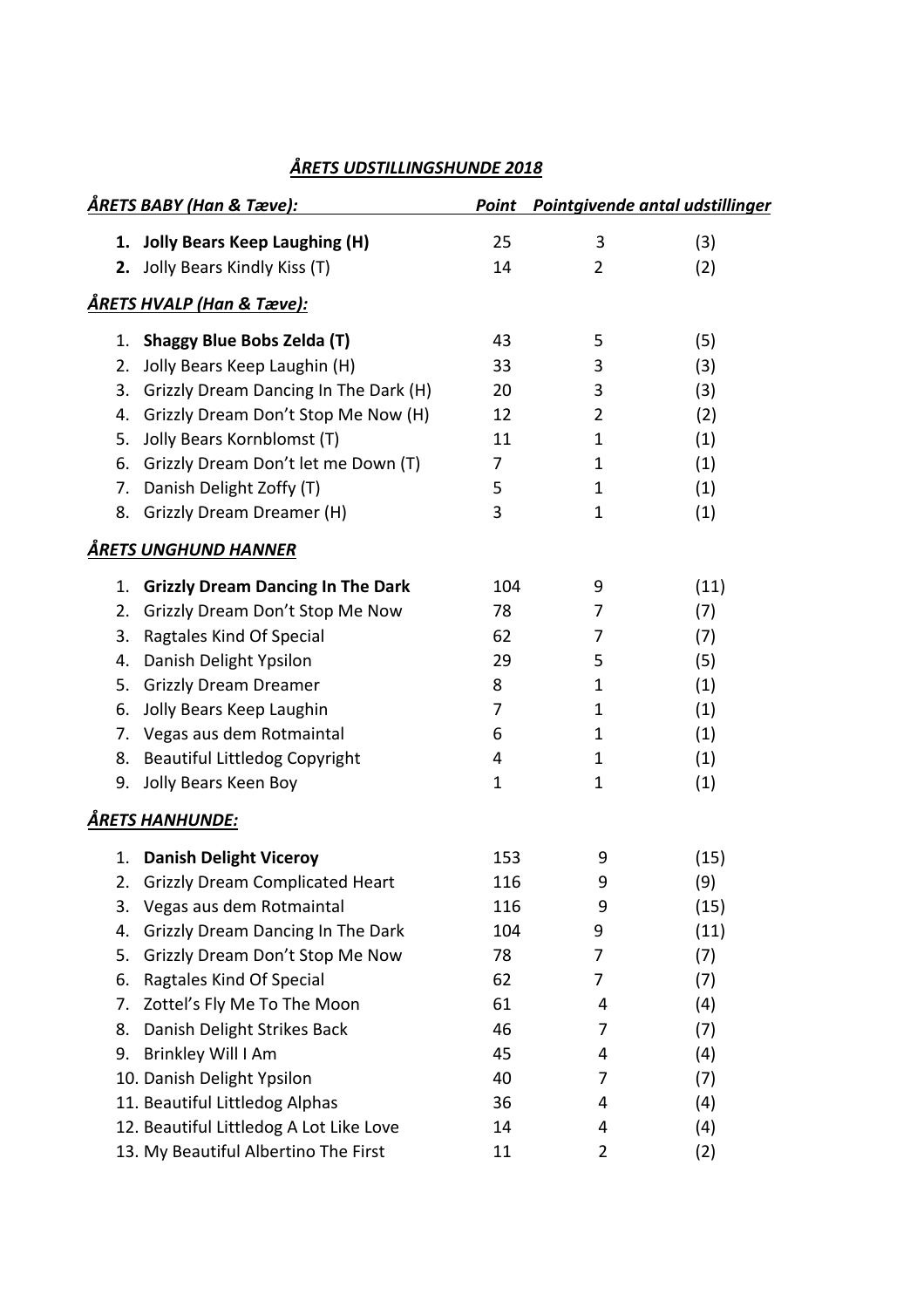|    | 14. Beautiful Littledog Bodyguard       | 9              | 3           | (3)  |
|----|-----------------------------------------|----------------|-------------|------|
|    | 15. Grizzly Dream Dreamer               | 8              | 1           | (1)  |
|    | 16. Jolly Bears Keep Laughin            | 7              | 1           | (1)  |
|    | 17. Beautiful Littledog Copyright       | 4              | 1           | (1)  |
|    | 18. Catch Attention Sgt. Pepper         | $\overline{2}$ | 1           | (1)  |
|    | 19. Jolly Bears Keen Boy                | $\mathbf 1$    | 1           | (1)  |
|    | ÅRETS UNGHUND TÆVER:                    |                |             |      |
| 1. | <b>Sound Solution Just A Saga</b>       | 113            | 9           | (11) |
| 2. | My Beautiful Butterfly Kisses           | 93             | 9           | (12) |
| 3. | Shaggy Blue Bobs Zelda                  | 87             | 7           | (7)  |
| 4. | Ragtales Keen On Candy                  | 48             | 5           | (5)  |
| 5. | Danish Delight Yasmina                  | 16             | 1           | (1)  |
| 6. | <b>Catch My Attention</b>               | 12             | 3           | (3)  |
| 7. | <b>Jolly Bears Kindly Kiss</b>          | 8              | $\mathbf 1$ | (1)  |
| 8. | <b>Jolly Bears Kornblomst</b>           | 7              | 1           | (1)  |
| 9. | Danish Delight Zoffy                    | 4              | 3           | (3)  |
|    | 10. Beautiful Littledog Crazy Daisy     | 3              | 1           | (1)  |
|    | 11. Grizzly Dream Don't Let Me Down     | 3              | 1           | (1)  |
|    | 12. Danish Delight Zummertime Blues     | 1              | 1           | (1)  |
|    | 13. Beautiful Littledog Cool Corona     | 1              | 1           | (1)  |
|    | ÅRETS TÆVER:                            |                |             |      |
| 1. | <b>Danish Delight Yasmina</b>           | 150            | 8           | (8)  |
| 2. | Reata's Samba in DK                     | 124            | 9           | (13) |
| 3. | <b>Grizzly Dream Blaze Of Glory</b>     | 124            | 9           | (13) |
| 4. | Sound Solution Just A Saga              | 113            | 9           | (11) |
| 5. | My Beautiful Butterfly Kisses           | 98             | 9           | (9)  |
| ь. | Grizzly Dream Count On Me               | 94             | 9           | (16) |
| 7. | Beautiful Littledog Bourne Legacy       | 91             | 9           | (16) |
| 8. | Shaggy Blue Bobs Zelda                  | 87             | 7           | (7)  |
| 9. | <b>Enchant Ashley Beautiful Girl</b>    | 58             | 6           | (6)  |
|    | 10. Ragtales Keen On Candy              | 48             | 5           | (5)  |
|    | 11. Barkshire's American Style          | 33             | 4           | (4)  |
|    | 12. Danish Delight U Turn Me On         | 31             | 4           | (4)  |
|    | 13. My Beautiful Aurora I'm             | 22             | 2           | (2)  |
|    | 14. Beautiful Littledog Avatar          | 14             | 2           | (2)  |
|    | 15. Catch My Attention                  | 12             | 3           | (3)  |
|    | 16. Jolly Bears Kindly Kiss             | 8              | $\mathbf 1$ | (1)  |
|    | 17. Jolly Bears Kornblomst              | 7              | 1           | (1)  |
|    | 18. Enchant Donna Bella                 | 6              | 2           | (2)  |
|    | 19. Grizzly Dream Can't Stop Loving You | 6              | 2           | (2)  |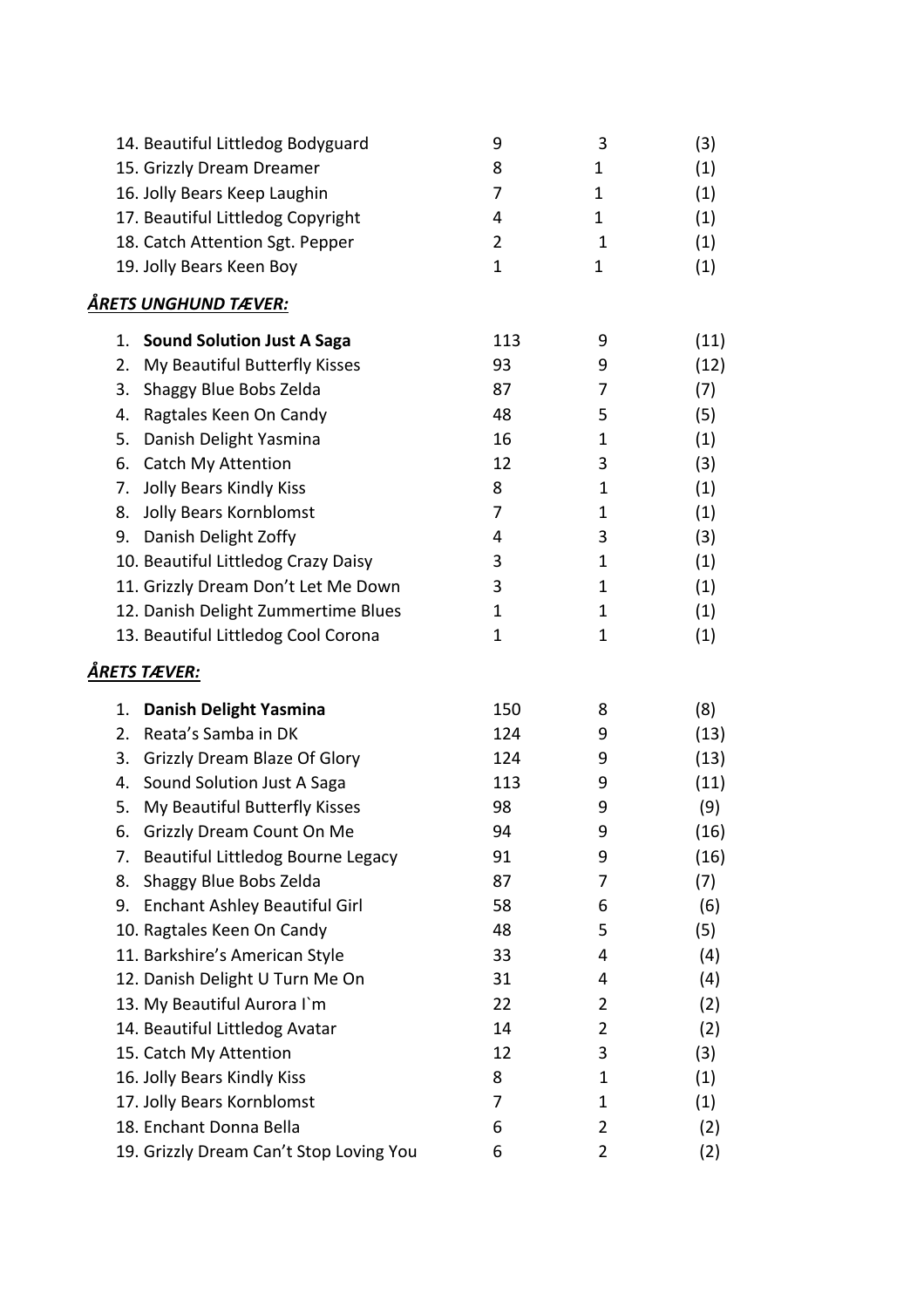|    | 20. Danish Delight Zoffy            |    |   | (3)              |
|----|-------------------------------------|----|---|------------------|
|    | 21. Beautiful Littledog Crazy Daisy | 3  |   | (1)              |
|    | 22. Grizzly Dream Don't Let Me Down | 3  |   | (1)              |
|    | 23. Danish Delight Zummertime Blues |    |   | (1)              |
|    | 24. Beautiful Littledog Cool Corona |    |   | (1)              |
|    | <b>VETERAN TÆVER:</b>               |    |   |                  |
|    | 1. Grizzly Dream Blaze Of Glory     | 96 | 8 | (8)              |
|    | 2. Enchant Ashley Beautiful Girl    | 68 | 8 | (8)              |
|    | 3. Danish Delight Que Sera Sera     | 8  |   | (1)              |
| 4. | Danish Delight Quintessa            |    |   | (1)              |
|    | 5. Jolly Bears Golden Girl          |    |   | $\left(1\right)$ |

## *ÅRETS OES 2018 & ÅRETS KLUBVINDER 2018 & DKK VINDER 2018*

## *CHAMPION DANISH DELIGHT VICEROY ejet af Malene Thorup Pedersen & Benny Jørgensen Opdrættet af: Birgitte Schjøth / Danish Delight*

| <b>ÄRETS GULDHAN:</b>    | Danish Delight Viceroy                                   | 153 point 9 udstillinger |
|--------------------------|----------------------------------------------------------|--------------------------|
| <u>ÅRETS SØLVHAN:</u>    | Grizzly Dream Complicated Heart 116 point 9 udstillinger |                          |
| <b>ÅRETS BRONZEHAN:</b>  | Vegas Aus dem Rotmaintal                                 | 116 point 9 udstillinger |
| <b>ÅRETS GULDTÆVE:</b>   | Danish Delight Yasmina                                   | 150 point 8 udstillinger |
| ÅRETS SØLVTÆVE:          | Reata's Samba in DK                                      | 124 point 9 udstillinger |
| <b>ÅRETS BRONZETÆVE:</b> | <b>Grizzly Dream Blaze Of Glory</b>                      | 124 point 9 udstillinger |
| ÅRETS BABY:              | Jolly Bears Keep Laughing (H)                            | 25 point 3 udstillinger  |
| ÅRETS HVALP:             | Shaggy Blue Bobs Zelda                                   | 43 point 5 udstillinger  |
| <b>ÅRETS UNGHUND:</b>    | Sound Solution Just A Saga                               | 113 point 9 udstillinger |
| ÅRETS VETERAN:           | Grizzly Dream Blaze Of Glory                             | 96 point 8 udstillinger  |
| ÅRET <u>S OPDRÆTTER:</u> | <b>Grizzly Dream</b>                                     | 516 point (5 hunde)      |
| ÅRETS AVLSHAN:           | Brinkley Will I Am                                       | 396 point (5 afkom)      |
| ÅRETS AVLSTÆVE:          | Grizzly Dream Blaze Of Glory                             | 400 point (5 afkom)      |